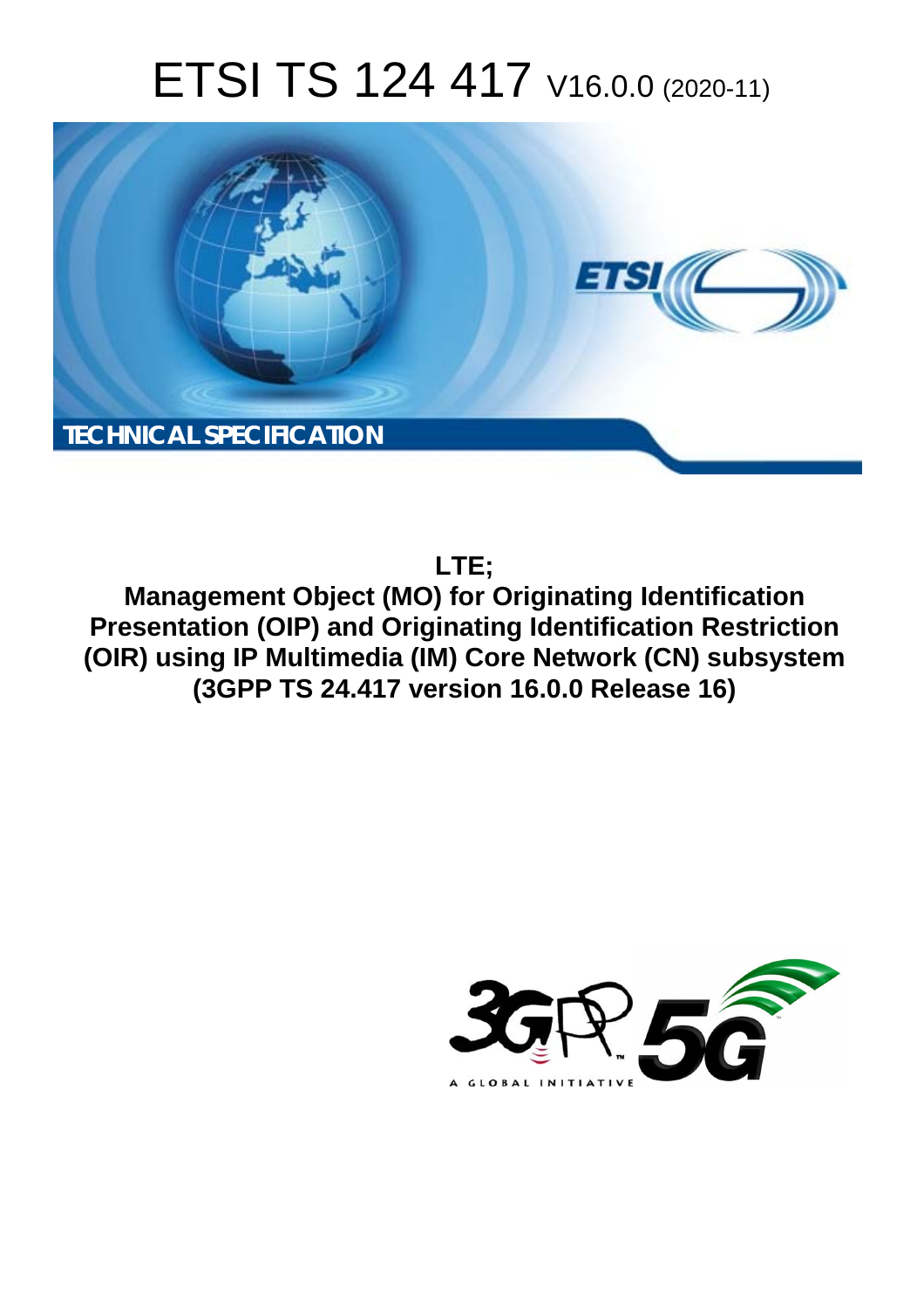Reference

RTS/TSGC-0124417vg00

Keywords

LTE

#### *ETSI*

#### 650 Route des Lucioles F-06921 Sophia Antipolis Cedex - FRANCE

Tel.: +33 4 92 94 42 00 Fax: +33 4 93 65 47 16

Siret N° 348 623 562 00017 - NAF 742 C Association à but non lucratif enregistrée à la Sous-Préfecture de Grasse (06) N° 7803/88

#### *Important notice*

The present document can be downloaded from: <http://www.etsi.org/standards-search>

The present document may be made available in electronic versions and/or in print. The content of any electronic and/or print versions of the present document shall not be modified without the prior written authorization of ETSI. In case of any existing or perceived difference in contents between such versions and/or in print, the prevailing version of an ETSI deliverable is the one made publicly available in PDF format at [www.etsi.org/deliver](http://www.etsi.org/deliver).

Users of the present document should be aware that the document may be subject to revision or change of status. Information on the current status of this and other ETSI documents is available at <https://portal.etsi.org/TB/ETSIDeliverableStatus.aspx>

If you find errors in the present document, please send your comment to one of the following services: <https://portal.etsi.org/People/CommiteeSupportStaff.aspx>

#### *Copyright Notification*

No part may be reproduced or utilized in any form or by any means, electronic or mechanical, including photocopying and microfilm except as authorized by written permission of ETSI. The content of the PDF version shall not be modified without the written authorization of ETSI. The copyright and the foregoing restriction extend to reproduction in all media.

> © ETSI 2020. All rights reserved.

**DECT™**, **PLUGTESTS™**, **UMTS™** and the ETSI logo are trademarks of ETSI registered for the benefit of its Members. **3GPP™** and **LTE™** are trademarks of ETSI registered for the benefit of its Members and of the 3GPP Organizational Partners. **oneM2M™** logo is a trademark of ETSI registered for the benefit of its Members and of the oneM2M Partners. **GSM®** and the GSM logo are trademarks registered and owned by the GSM Association.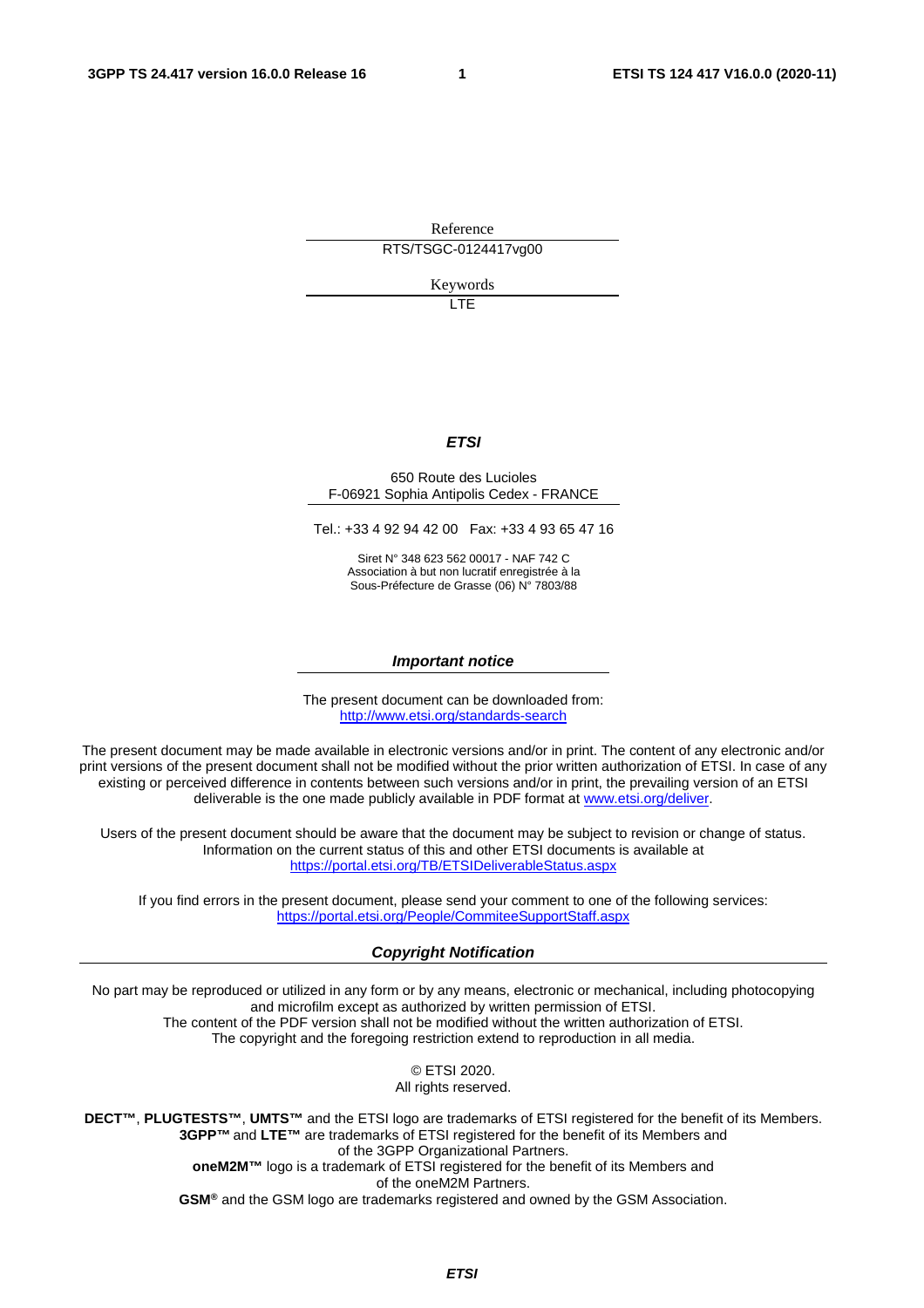### Intellectual Property Rights

#### Essential patents

IPRs essential or potentially essential to normative deliverables may have been declared to ETSI. The information pertaining to these essential IPRs, if any, is publicly available for **ETSI members and non-members**, and can be found in ETSI SR 000 314: *"Intellectual Property Rights (IPRs); Essential, or potentially Essential, IPRs notified to ETSI in respect of ETSI standards"*, which is available from the ETSI Secretariat. Latest updates are available on the ETSI Web server [\(https://ipr.etsi.org/](https://ipr.etsi.org/)).

Pursuant to the ETSI IPR Policy, no investigation, including IPR searches, has been carried out by ETSI. No guarantee can be given as to the existence of other IPRs not referenced in ETSI SR 000 314 (or the updates on the ETSI Web server) which are, or may be, or may become, essential to the present document.

#### **Trademarks**

The present document may include trademarks and/or tradenames which are asserted and/or registered by their owners. ETSI claims no ownership of these except for any which are indicated as being the property of ETSI, and conveys no right to use or reproduce any trademark and/or tradename. Mention of those trademarks in the present document does not constitute an endorsement by ETSI of products, services or organizations associated with those trademarks.

### Legal Notice

This Technical Specification (TS) has been produced by ETSI 3rd Generation Partnership Project (3GPP).

The present document may refer to technical specifications or reports using their 3GPP identities. These shall be interpreted as being references to the corresponding ETSI deliverables.

The cross reference between 3GPP and ETSI identities can be found under<http://webapp.etsi.org/key/queryform.asp>.

#### Modal verbs terminology

In the present document "**shall**", "**shall not**", "**should**", "**should not**", "**may**", "**need not**", "**will**", "**will not**", "**can**" and "**cannot**" are to be interpreted as described in clause 3.2 of the [ETSI Drafting Rules](https://portal.etsi.org/Services/editHelp!/Howtostart/ETSIDraftingRules.aspx) (Verbal forms for the expression of provisions).

"**must**" and "**must not**" are **NOT** allowed in ETSI deliverables except when used in direct citation.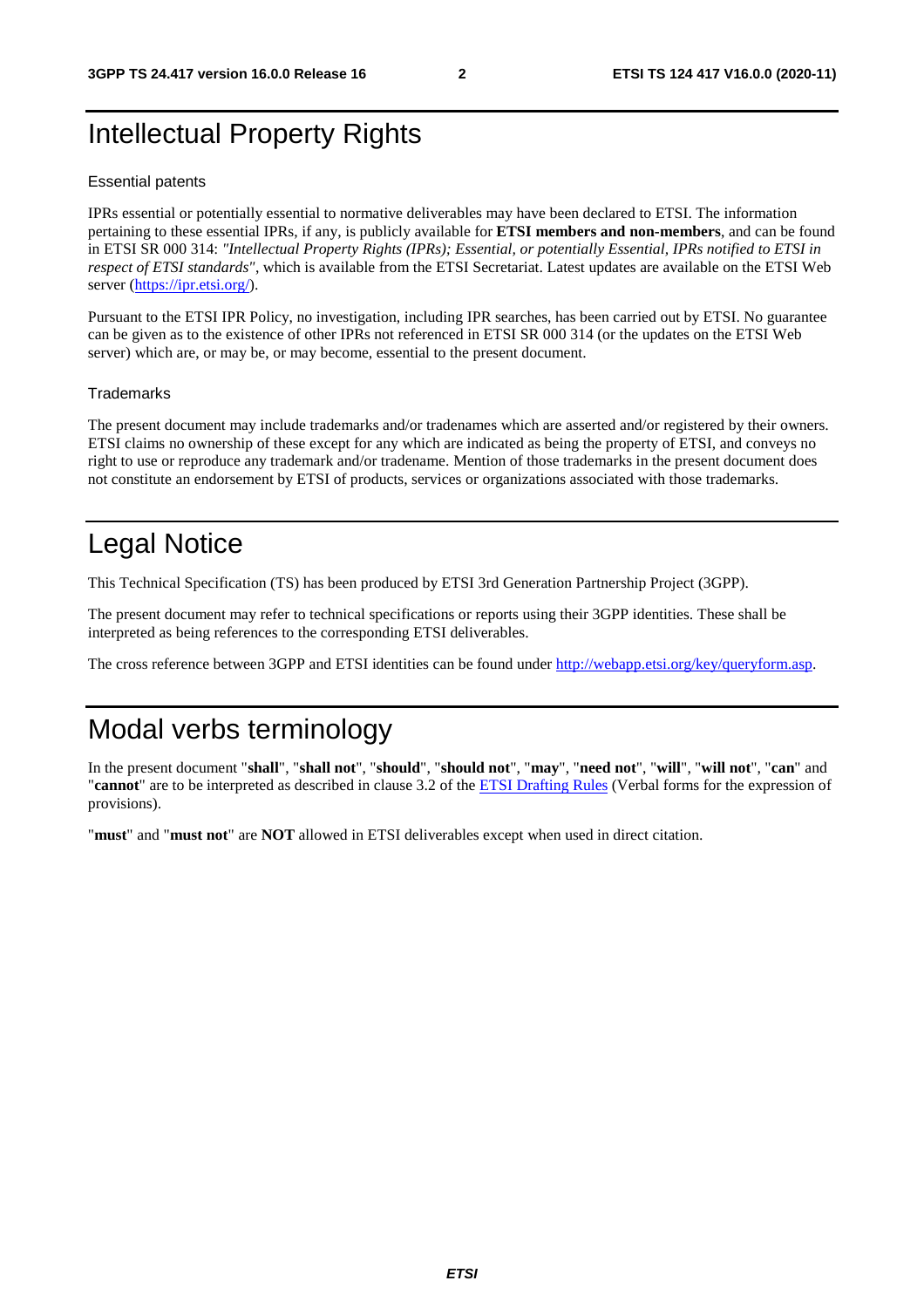$\mathbf{3}$ 

# Contents

|                       | <b>Annex B</b> (informative): |                                                                                                                                                                                                                                                                                                                                                                                           |  |  |  |  |  |
|-----------------------|-------------------------------|-------------------------------------------------------------------------------------------------------------------------------------------------------------------------------------------------------------------------------------------------------------------------------------------------------------------------------------------------------------------------------------------|--|--|--|--|--|
|                       | <b>Annex A (informative):</b> |                                                                                                                                                                                                                                                                                                                                                                                           |  |  |  |  |  |
| 5.5                   |                               |                                                                                                                                                                                                                                                                                                                                                                                           |  |  |  |  |  |
| 5.4                   |                               |                                                                                                                                                                                                                                                                                                                                                                                           |  |  |  |  |  |
| 5.3                   |                               |                                                                                                                                                                                                                                                                                                                                                                                           |  |  |  |  |  |
| 5.2                   |                               | $Node: \langle < X \rangle 1, \ldots 1, \ldots 1, \ldots 1, \ldots 1, \ldots 1, \ldots 1, \ldots 1, \ldots 1, \ldots 1, \ldots 1, \ldots 1, \ldots 1, \ldots 1, \ldots 1, \ldots 1, \ldots 1, \ldots 1, \ldots 1, \ldots 1, \ldots 1, \ldots 1, \ldots 1, \ldots 1, \ldots 1, \ldots 1, \ldots 1, \ldots 1, \ldots 1, \ldots 1, \ldots 1, \ldots 1, \ldots 1, \ldots 1, \ldots 1, \ldots$ |  |  |  |  |  |
| 5<br>5.1              |                               |                                                                                                                                                                                                                                                                                                                                                                                           |  |  |  |  |  |
| $\overline{4}$<br>4.1 |                               |                                                                                                                                                                                                                                                                                                                                                                                           |  |  |  |  |  |
| 3.1<br>3.2            |                               |                                                                                                                                                                                                                                                                                                                                                                                           |  |  |  |  |  |
| 3                     |                               |                                                                                                                                                                                                                                                                                                                                                                                           |  |  |  |  |  |
| 2                     |                               |                                                                                                                                                                                                                                                                                                                                                                                           |  |  |  |  |  |
| $\perp$               |                               |                                                                                                                                                                                                                                                                                                                                                                                           |  |  |  |  |  |
|                       |                               |                                                                                                                                                                                                                                                                                                                                                                                           |  |  |  |  |  |
|                       |                               |                                                                                                                                                                                                                                                                                                                                                                                           |  |  |  |  |  |
|                       |                               |                                                                                                                                                                                                                                                                                                                                                                                           |  |  |  |  |  |
|                       |                               |                                                                                                                                                                                                                                                                                                                                                                                           |  |  |  |  |  |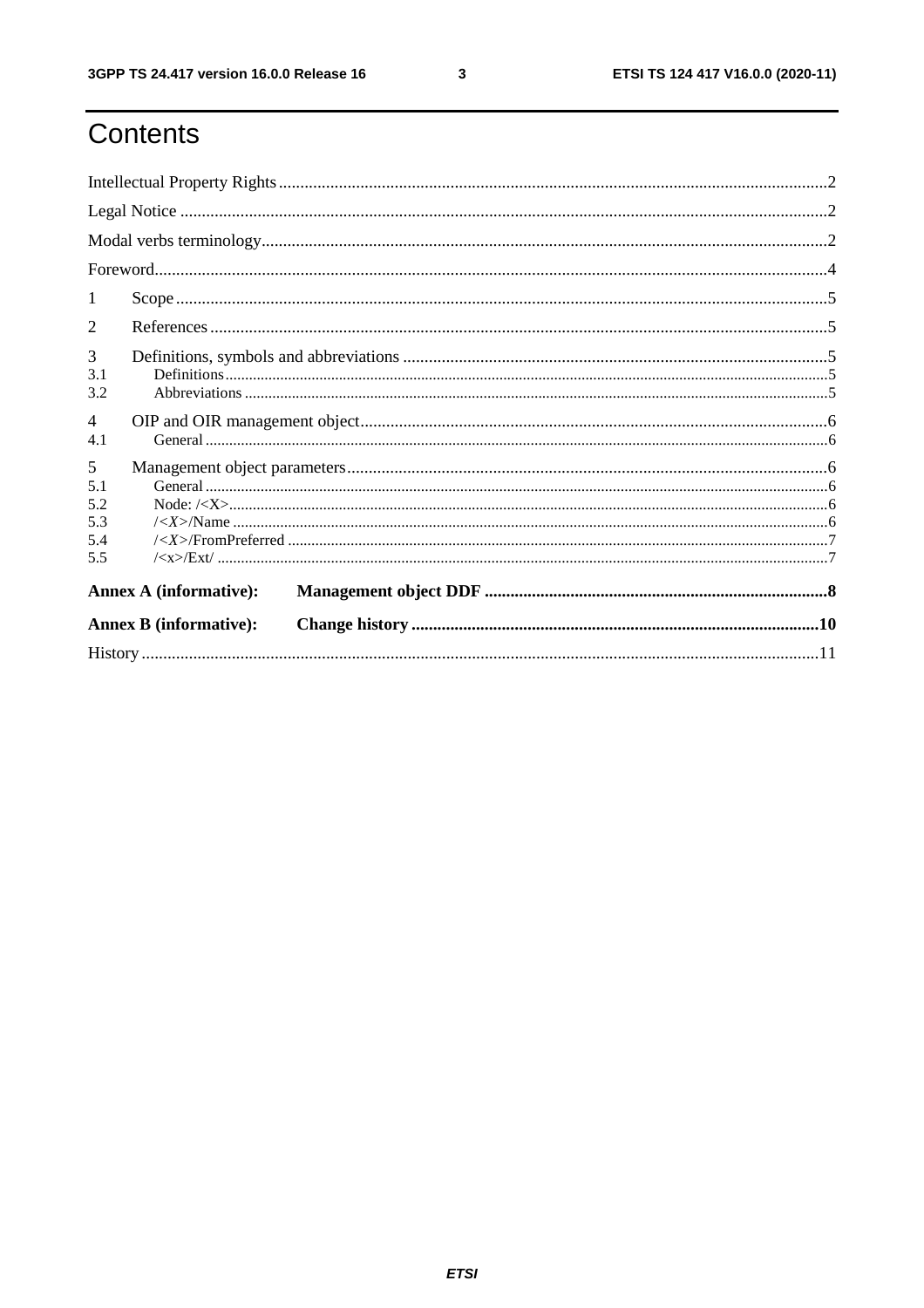# Foreword

This Technical Specification has been produced by the 3rd Generation Partnership Project (3GPP).

The contents of the present document are subject to continuing work within the TSG and may change following formal TSG approval. Should the TSG modify the contents of the present document, it will be re-released by the TSG with an identifying change of release date and an increase in version number as follows:

Version x.y.z

where:

- x the first digit:
	- 1 presented to TSG for information;
	- 2 presented to TSG for approval;
	- 3 or greater indicates TSG approved document under change control.
- y the second digit is incremented for all changes of substance, i.e. technical enhancements, corrections, updates, etc.
- z the third digit is incremented when editorial only changes have been incorporated in the document.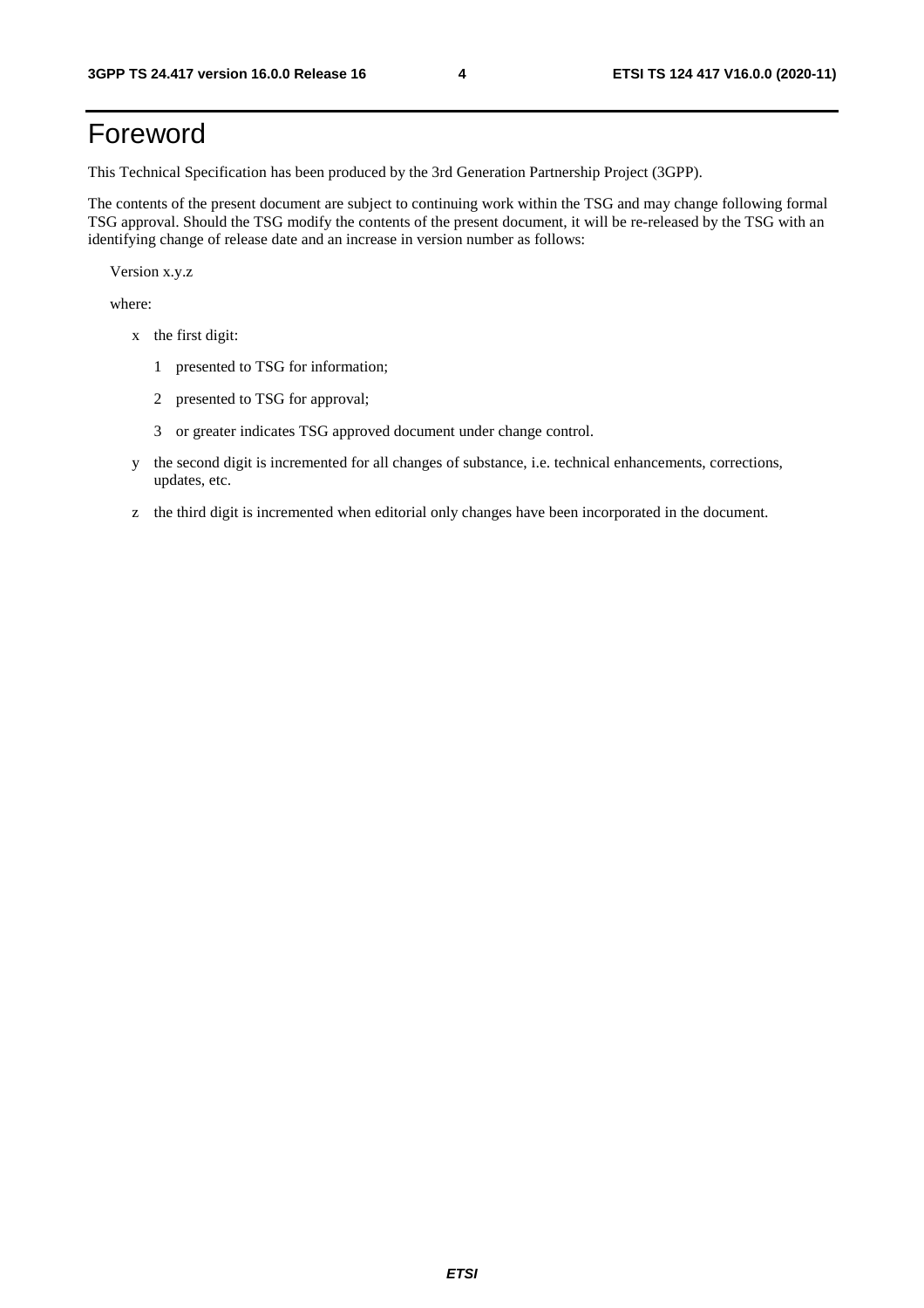### 1 Scope

The present document defines a Management Object (MO) for Originating Identification Presentation (OIP) and Originating Identification Restriction (OIR). The management object is compatible with OMA Device Management protocol specifications, version 1.2 and upwards, and is defined using the OMA DM Device Description Framework as described in the Enabler Release Definition OMA-ERELD \_DM-V1\_2 [2].

The OIP/OIR MO consists of relevant parameters that can be managed for the UE configuration related to the Originating Identification Presentation (OIP) and Originating Identification Restriction (OIR) service defined in 3GPP TS 24.607 [3].

#### 2 References

The following documents contain provisions which, through reference in this text, constitute provisions of the present document.

- References are either specific (identified by date of publication, edition number, version number, etc.) or non-specific.
- For a specific reference, subsequent revisions do not apply.
- For a non-specific reference, the latest version applies. In the case of a reference to a 3GPP document (including a GSM document), a non-specific reference implicitly refers to the latest version of that document *in the same Release as the present document*.
- [1] 3GPP TR 21.905: "Vocabulary for 3GPP Specifications".
- [2] OMA-ERELD-DM-V1\_2-20070209-A: "Enabler Release Definition for OMA Device Management, Version 1.2".
- [3] 3GPP TS 24.607: "Originating Identification Presentation (OIP) and Originating Identification Restriction (OIR) using IP Multimedia (IM) Core Network (CN) subsystem; Protocol specification"

### 3 Definitions, symbols and abbreviations

#### 3.1 Definitions

For the purposes of the present document, the terms and definitions given in 3GPP TR 21.905 [1] and the following apply. A term defined in the present document takes precedence over the definition of the same term, if any, in 3GPP TR 21.905 [1].

#### 3.2 Abbreviations

For the purposes of the present document, the abbreviations given in 3GPP TR 21.905 [1] and the following apply. An abbreviation defined in the present document takes precedence over the definition of the same abbreviation, if any, in 3GPP TR 21.905 [1].

| CN         | <b>Core Network</b>                     |
|------------|-----------------------------------------|
| <b>DDF</b> | Device Description Framework            |
| DM         | Device Management                       |
| <b>IM</b>  | IP Multimedia                           |
| <b>ME</b>  | Mobile Equipment                        |
| <b>MO</b>  | Management Object                       |
| <b>OMA</b> | Open Mobile Alliance                    |
| <b>OIP</b> | Originating Identification Presentation |
| OIR        | Originating Identification Restriction  |
|            |                                         |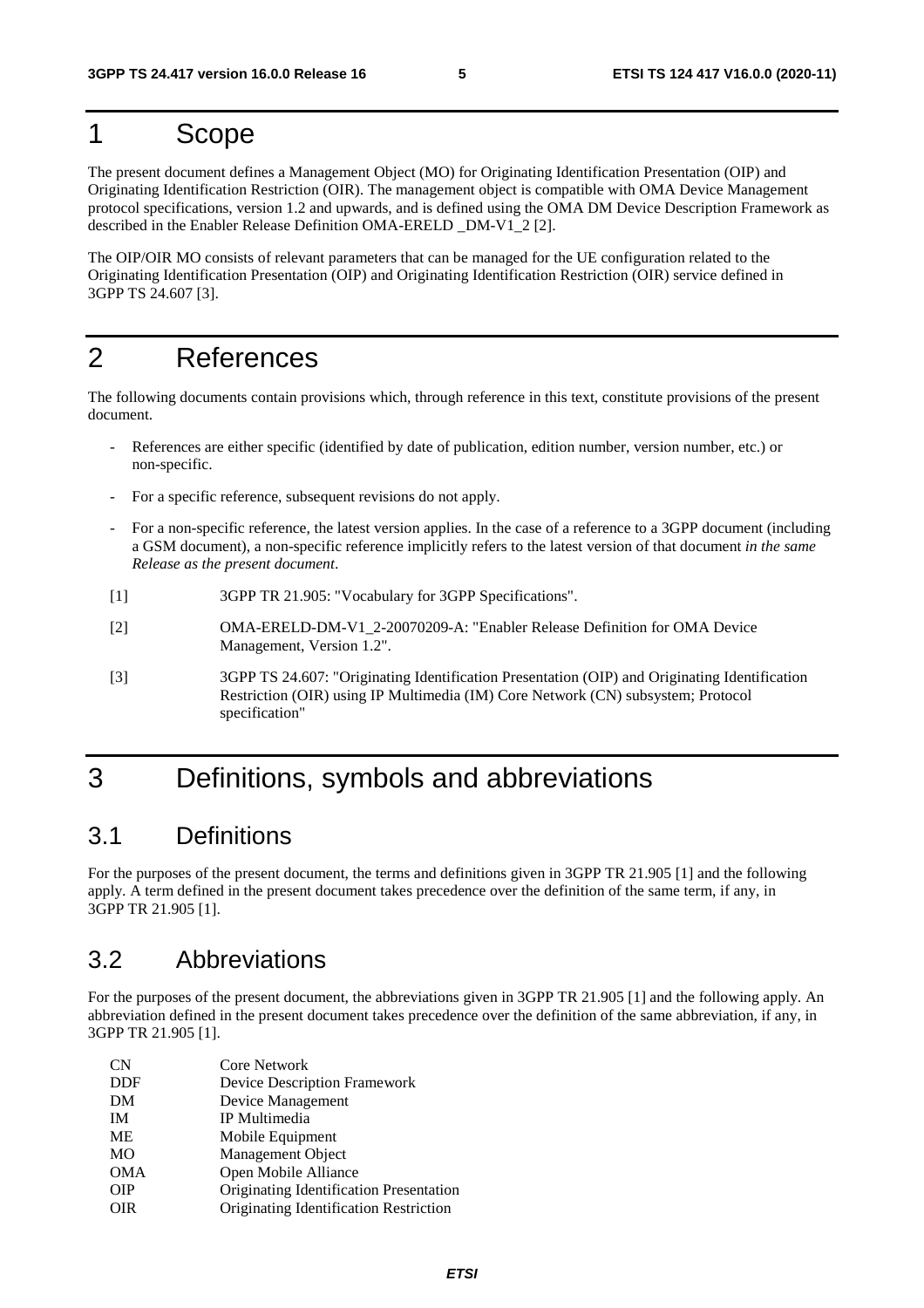## 4 OIP and OIR management object

#### 4.1 General

The OIP-OIR Management Object (MO) is used to configure the UE behaviour for the settings related to Originating Identification Presentation (OIP) and Originating Identification Restriction (OIR) supplementary services.

The MO Identifier (MOID) is: urn:oma:mo:ext-3gpp-oipoir:1.0.

Protocol compatibility: This MO is compatible with OMA DM 1.2.The following nodes and leaf objects are possible under the Name node as described in figure 4-1:



**Figure 4-1: The OIP-OIR Services MO** 

### 5 Management object parameters

#### 5.1 General

This clause describes the parameters for the Originating Identification Presentation (OIP) and Originating Identification Restriction (OIR) MO.

#### 5.2 Node: /<X>

This interior node acts as a placeholder for the OIP and OIR services MO.

For the OIP-OIR services configuration MO, the namespace specific string is: "urn:oma:mo:ext-3gpp-oipoir:1.0"

- Occurrence: OneOrMore
- Format: node
- Access Types: Get, Replace
- Values: N/A

Support for a UE is defined by the UE role as specified in 3GPP TS 24.607 [3].

NOTE: One node is normally used.

#### 5.3 /*<X>*/Name

The Name leaf is a name for the OIP and OIR services settings.

- Occurrence: ZeroOrOne
- Format: chr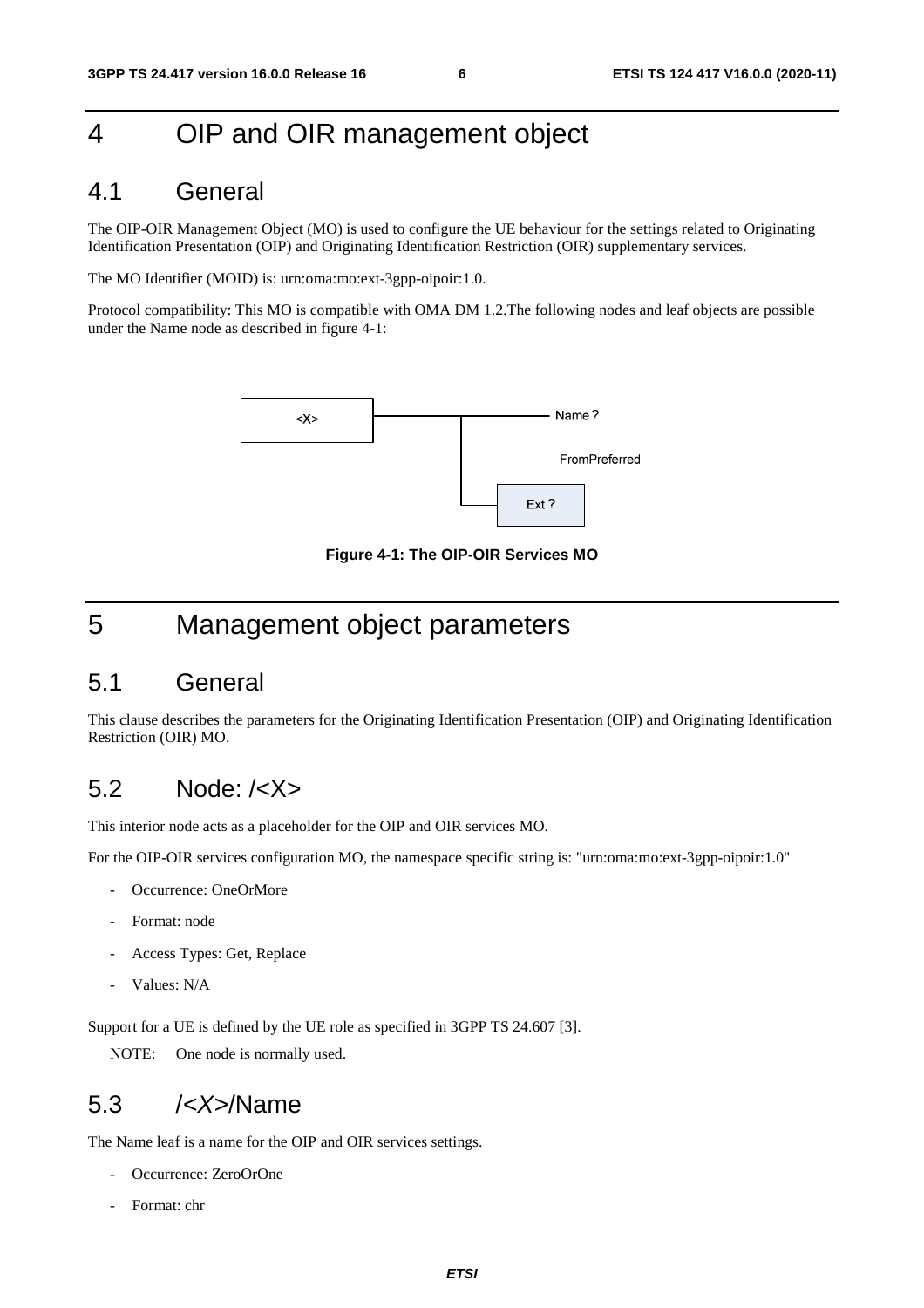- Access Types: Get, Replace
- Values: <User displayable name>

#### 5.4 /*<X>*/FromPreferred

The FromPreferred leaf indicates operator's originating party identity determination policy.

- Occurrence: One
- Format: bool
- Access Types: Get, Replace
- Values: 0, 1
	- 0 Indicates that the From header field is not used for determination of the originating party identity in OIP service.
	- 1 Indicates that the identity provided within the From header field is used for determination of the originating party identity in OIP service, regardless the presence or absence of the P-Asserted-Identity header field.

The default value is '0'.

Use of the FromPreferred leaf is specified in 3GPP TS 24.607 [3].

### 5.5 /<x>/Ext/

The Ext is an interior node for where the vendor specific information about the OIP and OIR services UE configuration MO is being placed. Usually the vendor extension is identified by vendor specific name under the ext node and contains the vendor meaning application vendor, device vendor etc. The tree structure under the vendor identified is not defined and can therefore include one or more un-standardized sub-trees.

- Occurrence: ZeroOrOne
- Format: node
- Access Types: Get
- Values: N/A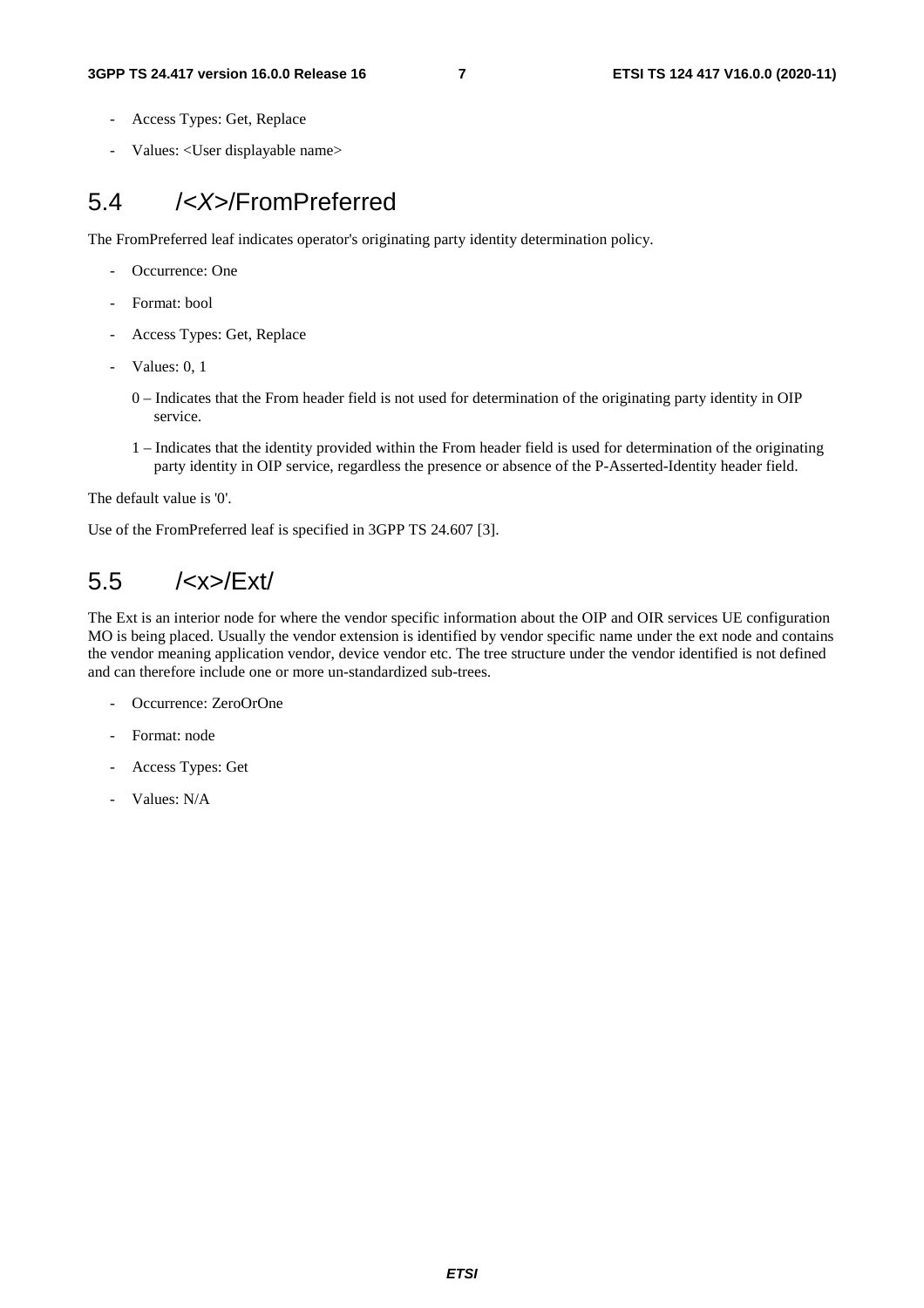**3GPP TS 24.417 version 16.0.0 Release 16 8 ETSI TS 124 417 V16.0.0 (2020-11)**

# Annex A (informative): Management object DDF

This DDF is the standardized minimal set. A vendor can define its own DDF for the complete device. This DDF can include more features than this minimal standardized version.

```
<?xml version="1.0" encoding="UTF-8"?> 
<!DOCTYPE MgmtTree PUBLIC "-//OMA//DTD-DM-DDF 1.2//EN" 
     "http://www.openmobilealliance.org/tech/DTD/dm_ddf-v1_2.dtd"> 
<MgmtTree> 
     <VerDTD>1.2</VerDTD> 
     <Node> 
          <NodeName>OIP-OIR</NodeName> 
          <DFProperties> 
              <AccessType> 
                   <Get/> 
                   <Replace/> 
              </AccessType> 
              <Description>OIP-OIR Services settings</Description> 
              <DFFormat> 
                   <node/> 
              </DFFormat> 
              <Occurrence> 
                   <OneOrMore/> 
              </Occurrence> 
              <DFTitle>The OIP-OIR Services Management Object.</DFTitle> 
              <DFType> 
                   <DDFName>urn:oma:mo:ext-3gpp-oipoir:1.0</DDFName> 
              </DFType> 
          </DFProperties> 
          <Node> 
              <NodeName>Name</NodeName> 
              <DFProperties> 
                   <AccessType> 
                      <Get / <Replace/> 
                   </AccessType> 
                   <DFFormat> 
                      <chr/ </DFFormat> 
                   <Occurrence> 
                       <ZeroOrOne/> 
                   </Occurrence> 
                   <DFTitle>User displayable name for the node.</DFTitle> 
                   <DFType> 
                       <MIME>text/plain</MIME> 
                   </DFType> 
              </DFProperties> 
          </Node> 
          <Node> 
              <NodeName>FromPreferred</NodeName> 
              <DFProperties> 
                   <AccessType> 
                      <Get/> 
                       <Replace/> 
                   </AccessType> 
                   <DFFormat> 
                      <bool/> </DFFormat> 
                   <Occurrence> 
                      <One/>
                   </Occurrence> 
                   <DFTitle>This leaf specifies a preference of the operator to enable the presentation 
of the identity in the From header.</DFTitle> 
                   <DFType> 
                       <MIME>text/plain</MIME> 
                   </DFType> 
              </DFProperties> 
          </Node> 
          <Node> 
              <NodeName>Ext</NodeName> 
              <!-- The Extension node starts here. -->
```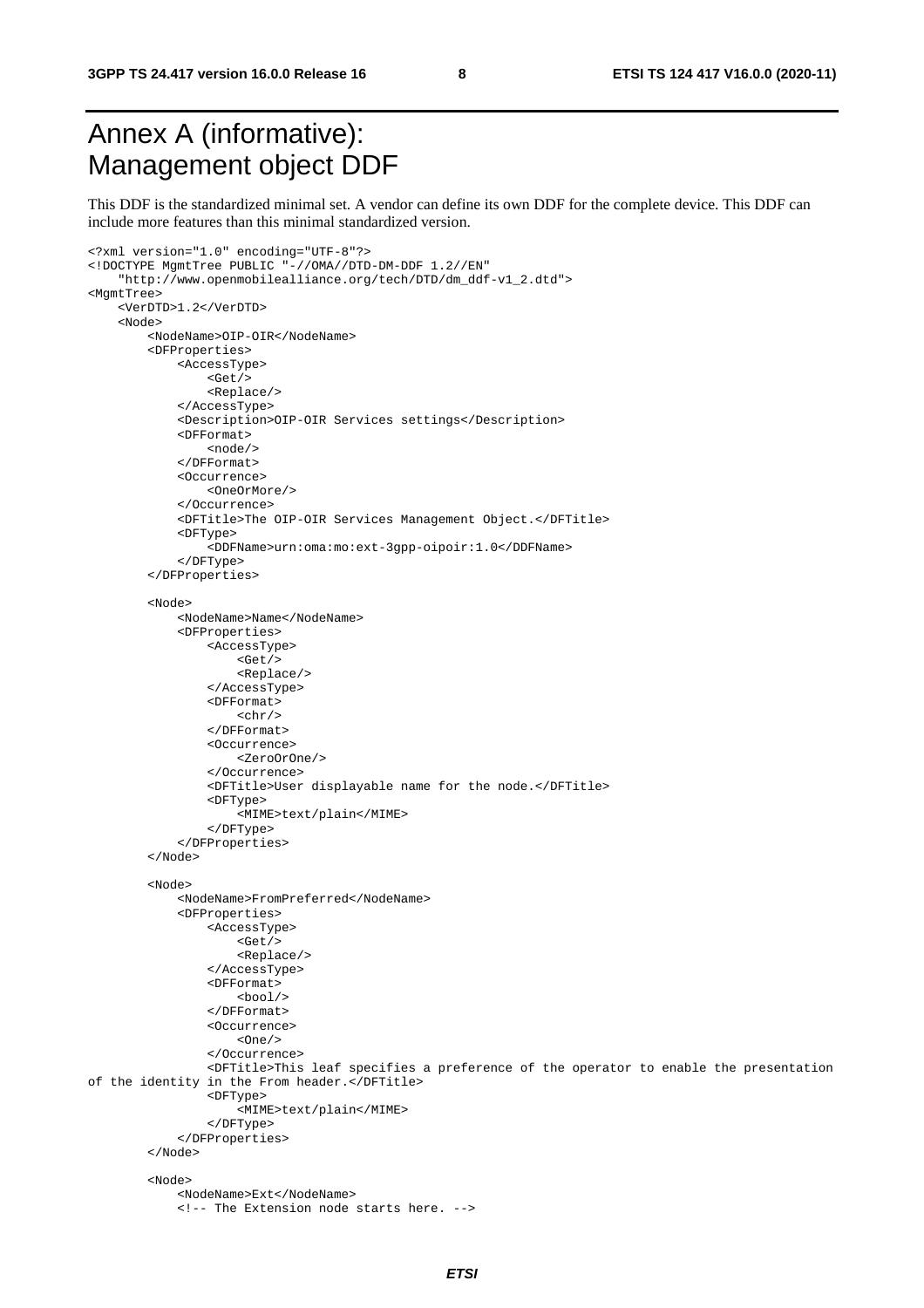```
 <DFProperties> 
         <AccessType> 
            \frac{1}{\text{det}} </AccessType> 
          <DFFormat> 
              <node/> 
          </DFFormat> 
          <Occurrence> 
              <ZeroOrOne/> 
          </Occurrence> 
          <DFTitle>A collection of all Extension objects.</DFTitle> 
          <DFType> 
              <DDFName/> 
          </DFType> 
     </DFProperties> 
 </Node>
```
 </Node> </MgmtTree>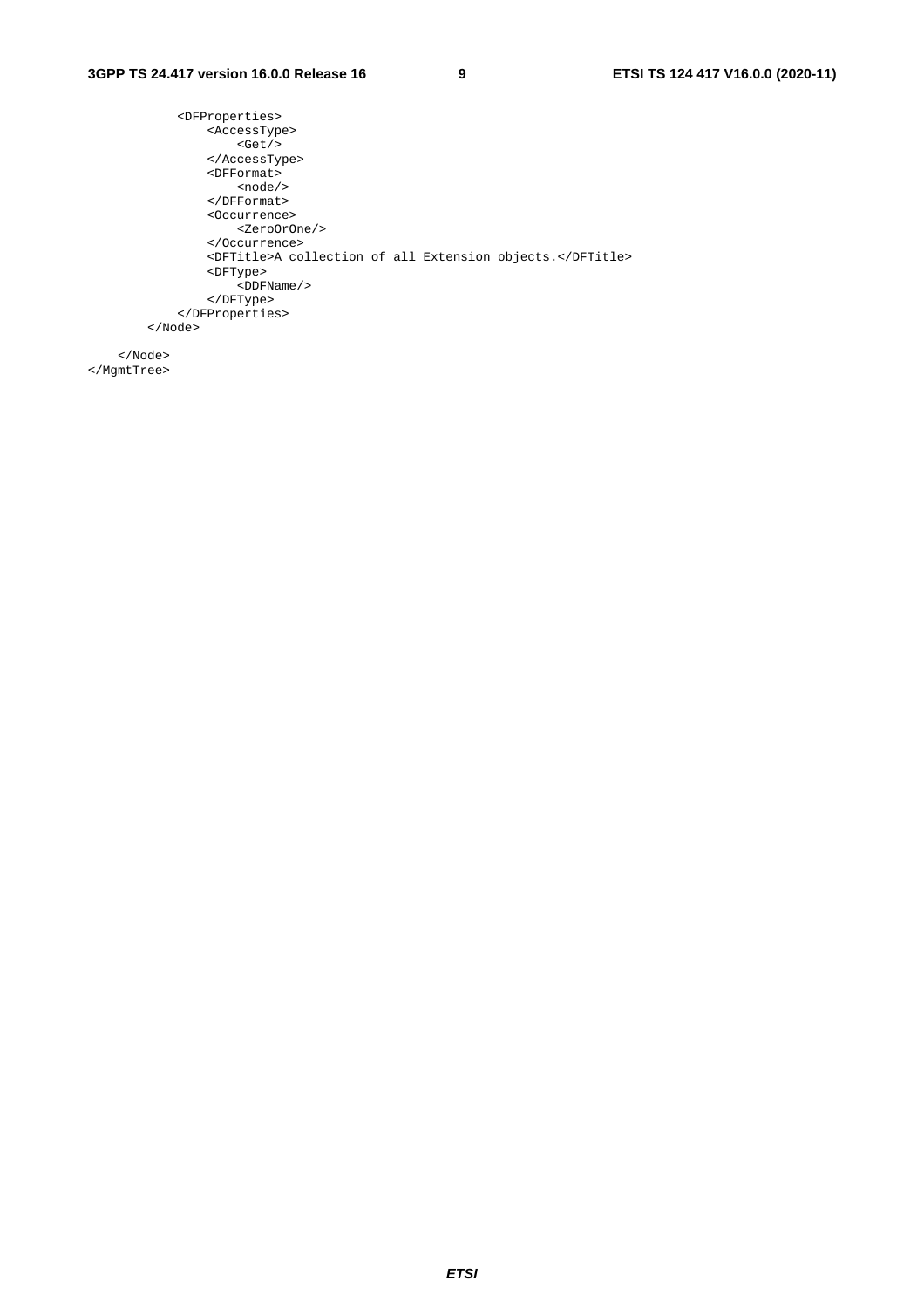# Annex B (informative): Change history

| <b>Change history</b> |                |                        |           |                |   |                                                              |            |  |
|-----------------------|----------------|------------------------|-----------|----------------|---|--------------------------------------------------------------|------------|--|
| <b>Date</b>           | <b>Meeting</b> | <b>TDoc</b>            | <b>CR</b> | <b>Rev Cat</b> |   | <b>Subject/Comment</b>                                       | <b>New</b> |  |
|                       |                |                        |           |                |   |                                                              | version    |  |
| 2016-05               | CT1#98         | C1-162939              |           |                |   | Initial proposal                                             | 0.0.0      |  |
| 2016-06 CT1#98        |                | C1-162939              |           |                |   | Included skeleton from C1-162939 and scope from C1-          | 0.1.0      |  |
|                       |                | C <sub>1</sub> -162511 |           |                |   | 162511                                                       |            |  |
| 2016-07               | CT1#99         | C1-163947              |           |                |   | description of the MO parameters and the DDF schema          | 0.2.0      |  |
| 2016-11               |                |                        |           |                |   | Editorial changes                                            | 0.2.1      |  |
| 2016-11               | $CT-74$        | CP-160706              |           |                |   | Version 1.0.0 created for presentation for information to CT | 1.0.0      |  |
|                       |                |                        |           |                |   | plenary                                                      |            |  |
| 2017-02               | CT1#102        | C1-170616              |           |                |   | Incorporating correction to DDF and Access type              | 1.1.0      |  |
|                       |                | C <sub>1</sub> -171066 |           |                |   | Removal of Editor's Note for MOID registration to OMNA.      |            |  |
| 2017-02               | $CT-75$        | CP-170160              |           |                |   | Version 2.0.0 created for presentation for approval to CT    | 2.0.0      |  |
|                       |                |                        |           |                |   | plenary                                                      |            |  |
| 2017-03               | CT-75          |                        |           |                |   | Version 14.0.0 created after approval at CT plenary          | 14.0.0     |  |
| 2018-06 SA-80         |                |                        |           |                |   | Update to Rel-15 version (MCC)                               | 15.0.0     |  |
| 2018-12 CT-82         |                | CP-183077              | 0001      |                | F | Addition of the object identifier in the DDF of the 3GPP     | 16.0.0     |  |
|                       |                |                        |           |                |   | <b>Management Object</b>                                     |            |  |